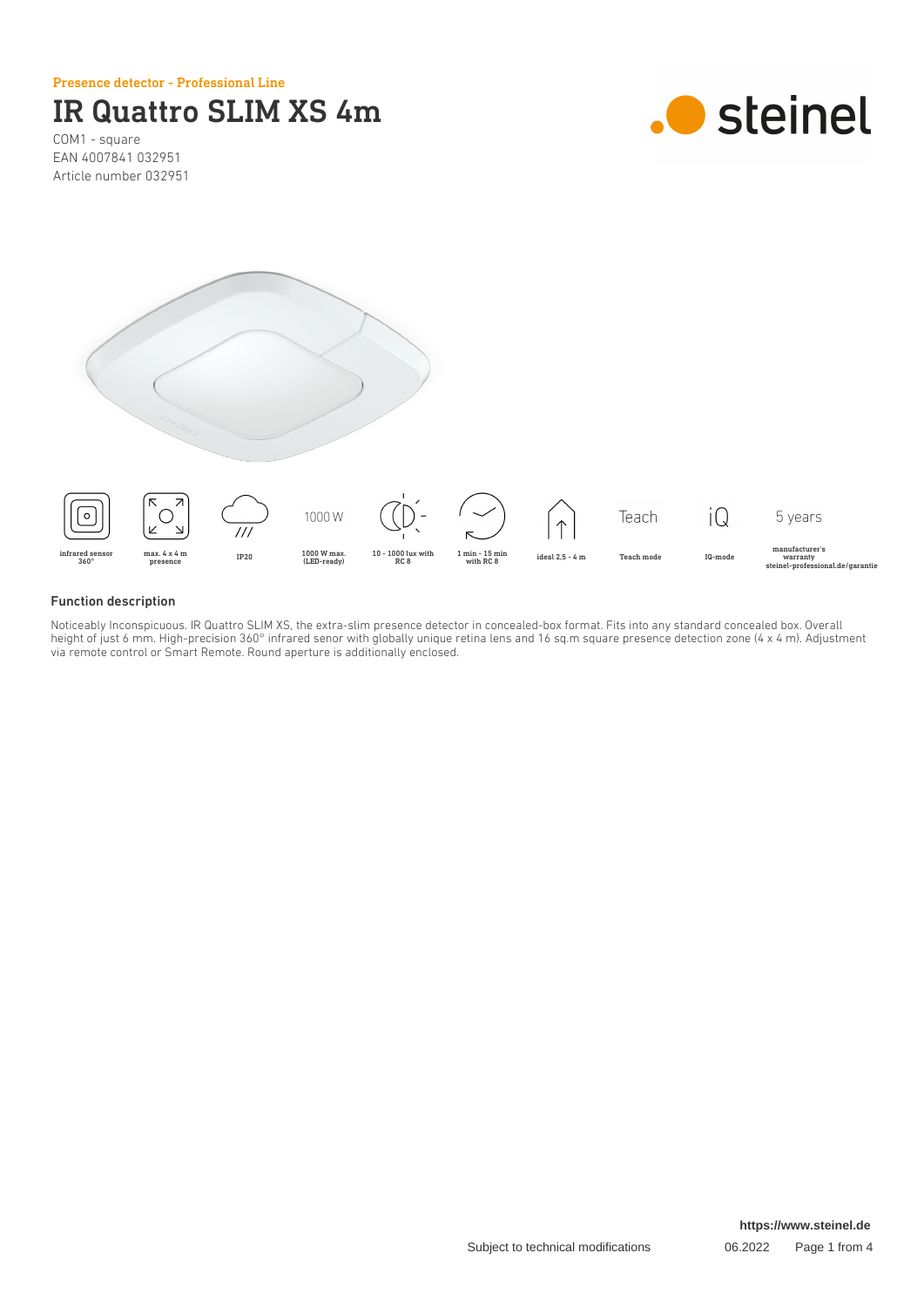IR Quattro SLIM XS 4m

.**O** steinel

COM1 - square EAN 4007841 032951 Article number 032951

# Technical specifications

| Type                                                      | Presence detector                              |
|-----------------------------------------------------------|------------------------------------------------|
| Dimensions $(L \times W \times H)$                        | $55 \times 80 \times 80$ mm                    |
| Mains power supply                                        | $220 - 240 V / 50 - 60 Hz$                     |
| Sensor Technology                                         | passive infrared                               |
| Application, place                                        | Indoors                                        |
| Installation site                                         | ceiling                                        |
| Installation                                              | In-ceiling installation                        |
| Mounting height                                           | $2,50 - 4,00$ m                                |
| Reach, radial                                             | $4 \times 4$ m (16 m <sup>2</sup> )            |
| Reach, tangential                                         | $4 \times 4$ m (16 m <sup>2</sup> )            |
| Reach, presence                                           | $4 \times 4$ m (16 m <sup>2</sup> )            |
| Reach, detail                                             | Retina lens and hexagonal Fresnel<br>structure |
| Detection angle                                           | 360°                                           |
| Angle of aperture                                         | 71°                                            |
| Switching zones                                           | 408 switching zones                            |
| Optimum mounting height                                   | 2.8 <sub>m</sub>                               |
| Mechanical scalability                                    | No                                             |
| Sneak-by quard                                            | Yes                                            |
| Capability of masking out individual<br>segments          | No                                             |
| Electronic scalability                                    | No                                             |
| Twilight setting TEACH                                    | Yes                                            |
| Twilight setting                                          | $10 - 1000$ lx                                 |
| Time setting                                              | $60 s - 30 Min.$                               |
| Output                                                    | 1000W                                          |
| Switching output 1, resistive                             | 1000W                                          |
| Switching output 1, number of LEDs /<br>fluorescent lamps | 8 pcs.                                         |

| Fluorescent lamps, electronic ballast 400 W      |                                                                                                        |
|--------------------------------------------------|--------------------------------------------------------------------------------------------------------|
| Fluorescent lamps, uncorrected                   | 500 VA                                                                                                 |
| Fluorescent lamps, series-corrected 500 VA       |                                                                                                        |
| Fluorescent lamps,<br>parallel-corrected         | 500 VA                                                                                                 |
| Switching output 1, low-voltage<br>halogen lamps | 500 VA                                                                                                 |
| LED lamps                                        | 16 W                                                                                                   |
| LED lamps $> 2 W$                                | 64 W                                                                                                   |
| LED lamps $> 8 W$                                | 64 W                                                                                                   |
| Capacitive load in µF                            | 176 µF                                                                                                 |
| Constant-lighting control                        | Nο                                                                                                     |
| Basic light level function                       | No                                                                                                     |
| <b>Functions</b>                                 | Normal / test mode, Semi-/fully<br>automatic. Manual ON / ON-OFF                                       |
| Settings via                                     | Remote control. Smart Remote                                                                           |
| With remote control                              | Yes                                                                                                    |
| Interconnection                                  | Yes                                                                                                    |
| Type of interconnection                          | Master/master. Master/slave                                                                            |
| IP-rating                                        | IP20                                                                                                   |
| Material                                         | Plastic                                                                                                |
| Ambient temperature                              | $0 - 40 °C$                                                                                            |
| Application, room                                | one-person office, hotel room, care<br>room, function room / ancillary room,<br>WC / washroom. Indoors |
| Colour                                           | white                                                                                                  |
| Colour, RAL                                      | 9010                                                                                                   |
| Manufacturer's Warranty                          | 5 years                                                                                                |
| Version                                          | COM1 - square                                                                                          |
| PU1, EAN                                         | 4007841032951                                                                                          |
| Technology, sensors                              | passive infrared, Light sensor                                                                         |

#### Accessories

| EAN 4007841 009151 | Remote control Smart Remote |
|--------------------|-----------------------------|
| EAN 4007841 559410 | Service remote control RC8  |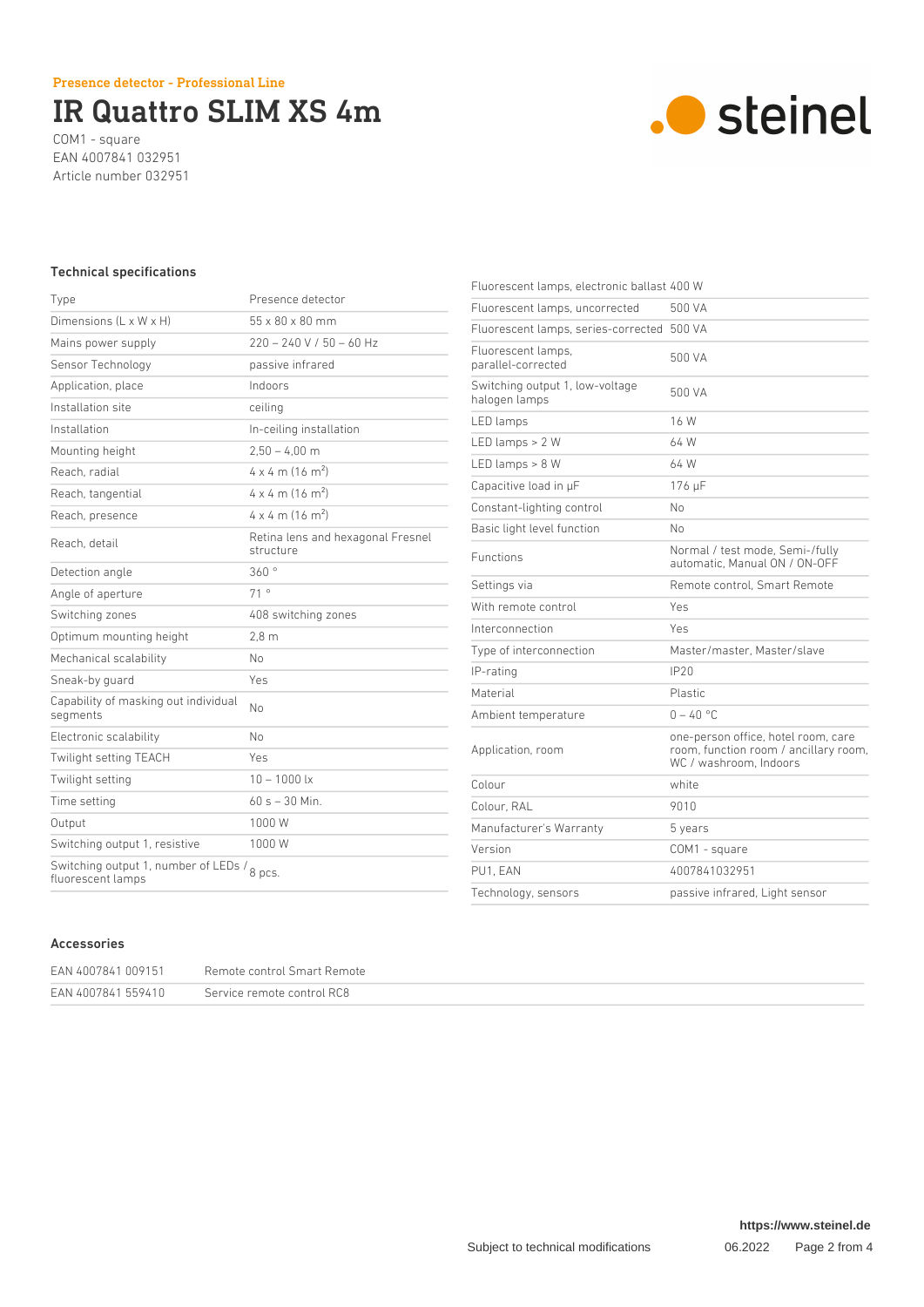Presence detector - Professional Line

IR Quattro SLIM XS 4m

COM1 - square EAN 4007841 032951 Article number 032951





Mögliche Montagehöhe:  $2,50 \text{ m} - 4,00 \text{ m}$ Orange: Präsenz, tangential und radial

## Master circuit diagram



# Detection Zone **Dimension Drawing**